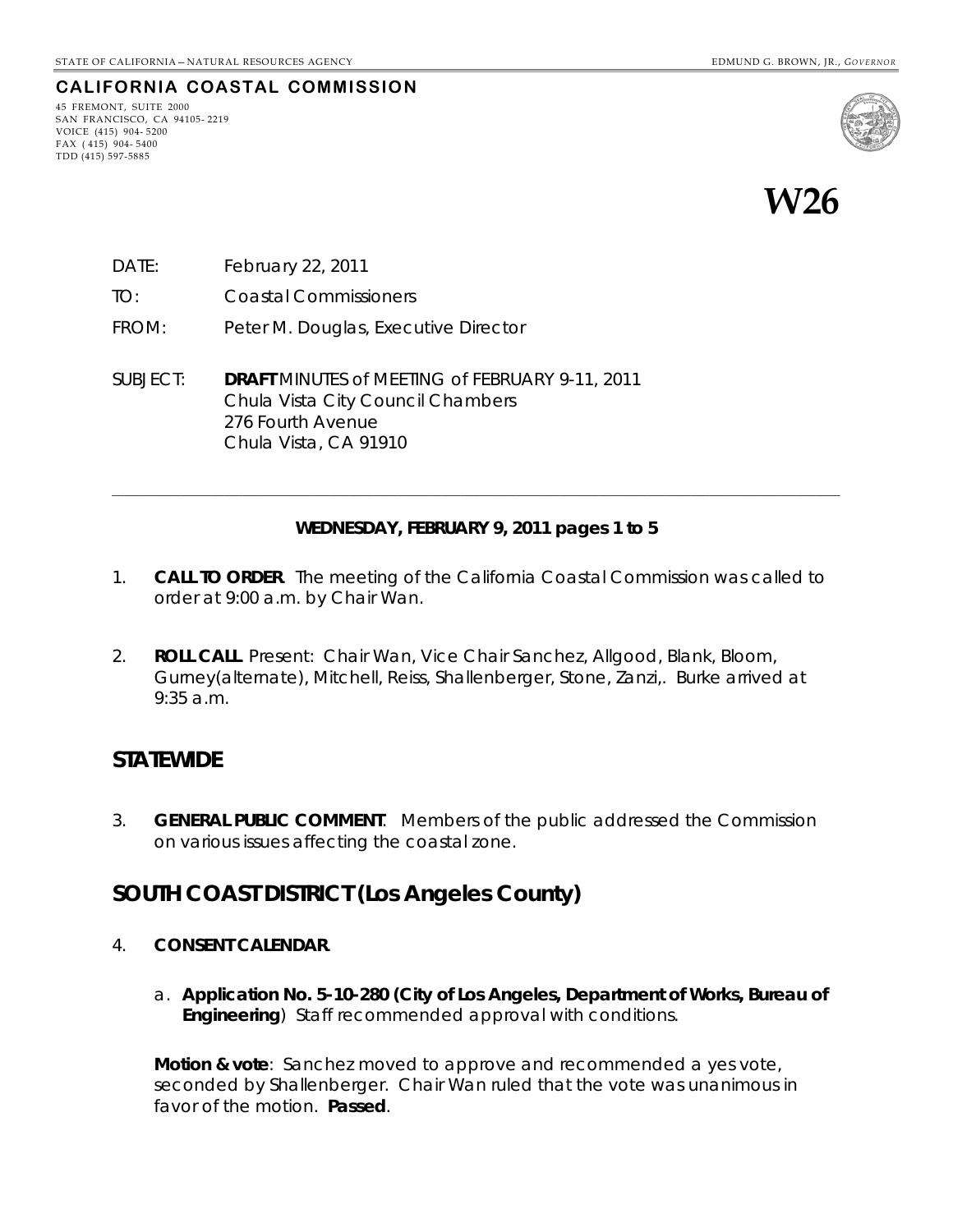# **SOUTH COAST DISTRICT (Orange County)**

- 5. **ADMINISTRATIVE CALENDAR**. Staff recommended concurrence. There being no objection, Chair Wan ruled that the Commission concurred. **Approved**.
	- a. **Application No. 5-10-93 (Gaskill,** Corona Del Mar)
	- b. **Application No. 5-10-141 (Namson,** San Clemente)
	- c. **Application No. 5-10-203 (Behsai,** Huntington Beach)
	- d. **Application No. 5-10-237 (Washington Holdings,** Dana Point)

# **ENERGY, OCEAN RESOURCES and FEDERAL CONSISTENCY**

6. **ENERGY, OCEAN RESOURCES and FEDERAL CONSISTENCY**. Deputy Director Dettmer reported on permit waivers, emergency permits, immaterial amendments & extensions, negative determinations, matters not requiring public hearings, and status report on offshore oil & gas exploration & development and recommended concurrence. There being no objection, Chair Wan ruled concurrence.

### 7. **NEW APPEALS**.

- a. **Appeal No. A-2-MAR-11-007 (Nextera,** Marin Co.) [**POSTPONED**]
- b. **Appeal No. A-2-MAR-11-008 (Nextera,** Marin Co.) [**POSTPONED**]

### 8. **CONDITION COMPLIANCE.**

a. **Condition Compliance for Permit No. E-06-013 (Poseidon Resources (Channelside), LLC,** Carlsbad) Staff recommended approval of the proposed plan.

**Motion & vote**: Sanchez moved to approve per staff recommendation and recommended a yes vote, seconded by Stone. Chair Wan ruled that the vote was unanimous in favor of the motion. **Passed**.

### 9. **FEDERAL CONSISTENCY.**

a. **CC-052-10 (San Diego Association of Governments (SANDAG),** San Diego Co.) Staff recommended concurrence.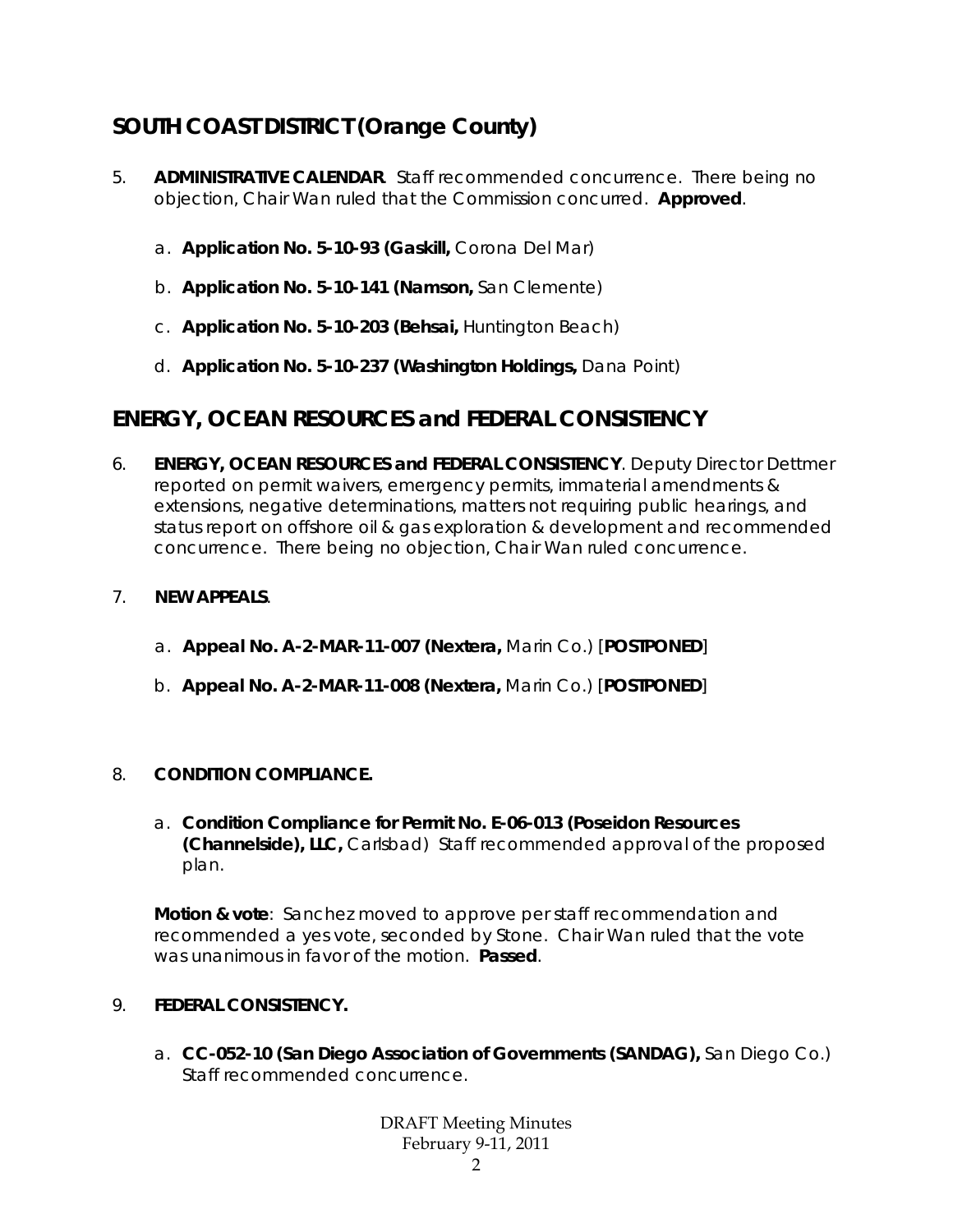**Motion & vote**: Sanchez moved to concur that the project is consistent and recommended a yes vote, seconded by Bloom. Chair Wan ruled that the vote was unanimous in favor of the motion. **Passed**.

- b. **CD-061-10 (Corps of Engineers, Pismo Beach**) [**POSTPONED**]
- c. **CD-063-10 (Bureau of Indian Affairs,** Del Norte Co.) [**POSTPONED**]

# **SOUTH COAST DISTRICT (Los Angeles County)**

10. **DEPUTY DIRECTOR'S REPORT**. Deputy Director Ainsworth reported on permit waivers, emergency permits, immaterial amendments & extensions, LCP matters not requiring public hearings, and on comments from the public. Staff recommended that the Commission concur. There being no objection, Chair Wan ruled concurrence.

### 11. **NEW APPEALS**.

a. **Appeal No. A-5-VEN-10-281 (The Leader Camel Cheech, LLC,** Los Angeles) Staff recommended the Commission determine that the appeal raised a substantial issue. There being no objection, Chair Wan ruled that the Commission **found substantial issue** and **continued** the matter to a future hearing.

# **SOUTH COAST DISTRICT (Orange County)**

- 12. **DEPUTY DIRECTOR'S REPORT**. Deputy Director Sarb reported on permit waivers, emergency permits, immaterial amendments & extensions, LCP matters not requiring public hearings, and on comments from the public. Staff recommended that the Commission concur. There being no objection, Chair Wan ruled concurrence.
- 13. **CONSENT CALENDAR (removed from Regular Calendar)**. Staff moved one item (**14b**) to the expanded consent calendar and recommended approval with conditions.

**Motion & vote**: Sanchez moved to approve per staff and recommended a yes vote, seconded by Shallenberger. Chair Wan ruled that the vote was unanimous in favor of the motion. **Passed**.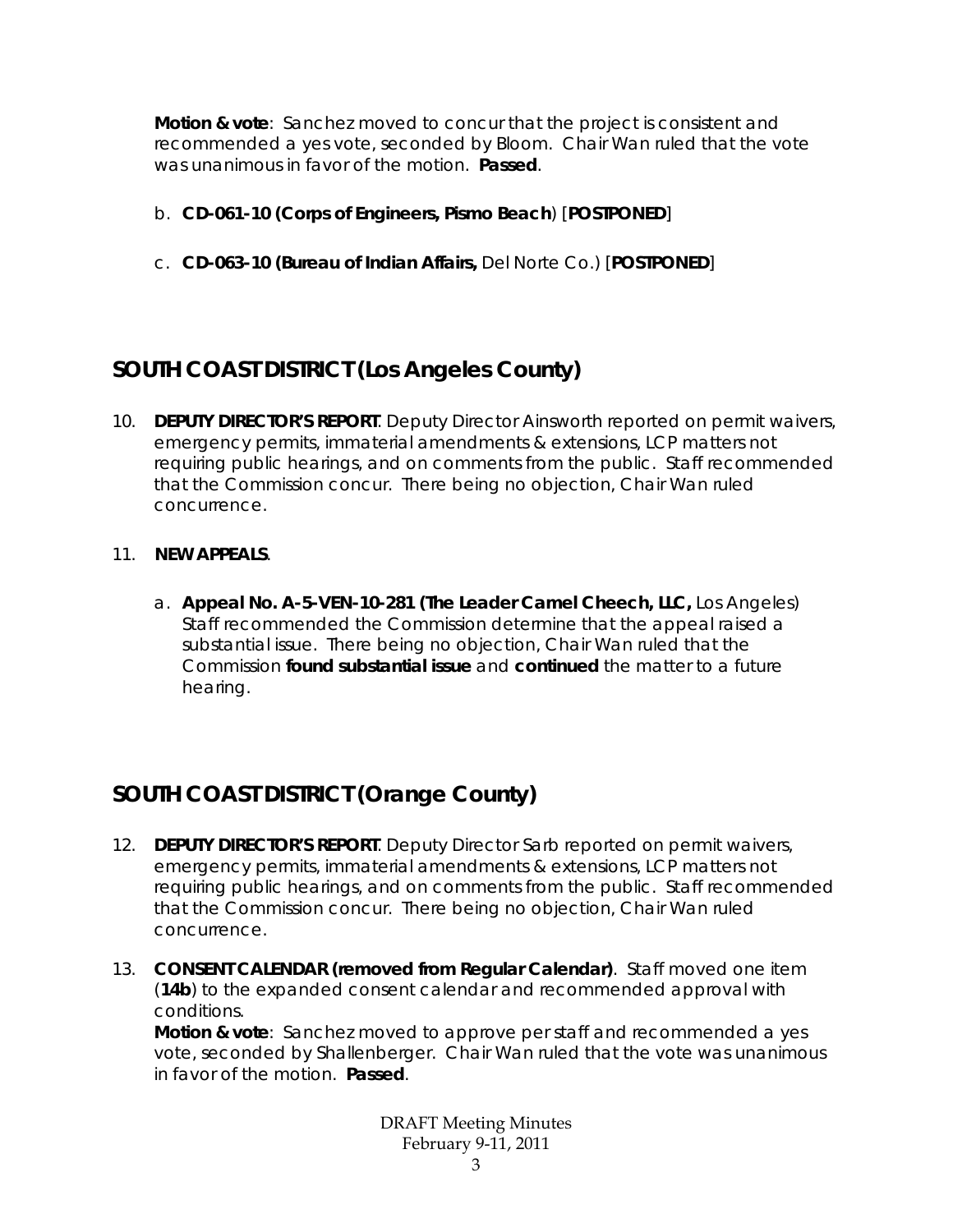**REPORT OF CLOSED SESSION**. In the matter of Laguna Terrace Park LLC v. CCC the Commission received litigation information and advice from counsel.

### 13.5. **DISPUTE RESOLUTION**.

a. **Dispute Resolution No. 5-11-12-EDD (Laguna Terrace Park LLC & Ohana Laguna Reef LLC,** Laguna Beach) Staff recommended the Commission uphold the Executive Director's determination.

**Motion & vote**: Mitchell moved to reject the Executive Director's determination and recommended a no vote, seconded by Shallenberger. Chair Wan ruled that the vote was unanimous in opposition to the motion. **EDD upheld.**

**LUNCH RECESS**. The Commission recessed for lunch at 12:00 p.m. and returned at 1:30 p.m.

### 14. **COASTAL PERMIT APPLICATIONS**.

- a. **Application No. 5-10-12 (Manzo,** Corona Del Mar) [**POSTPONED**]
- b. **Application No. 5-10-107 (Williams,** Laguna Beach) Moved by staff to the expanded consent calendar. **Approved**.
- c. **Application No. 5-10-110 (T- Mobile West Corp.**, Newport Beach) Staff recommended approval with conditions.

**Motion & vote**: Allgood moved to approve per staff and recommended a yes vote, seconded by Mitchell. The roll call vote was 10 in favor (Allgood, Blank, Bloom, Burke, Mitchell, Reiss, Shallenberger, Stone, Zanzi, Wan) and 2 opposed (Gurney, Sanchez). **Passed.**

- d. **Application No. 5-10-125 (Yeskin, Staver, Schneider, Fakouri & Grewe,** San Clemente) Staff recommended approval with conditions.
- **Motion**: Allgood moved to continue the matter and recommended a yes vote, seconded by Burke. **Motion withdrawn**.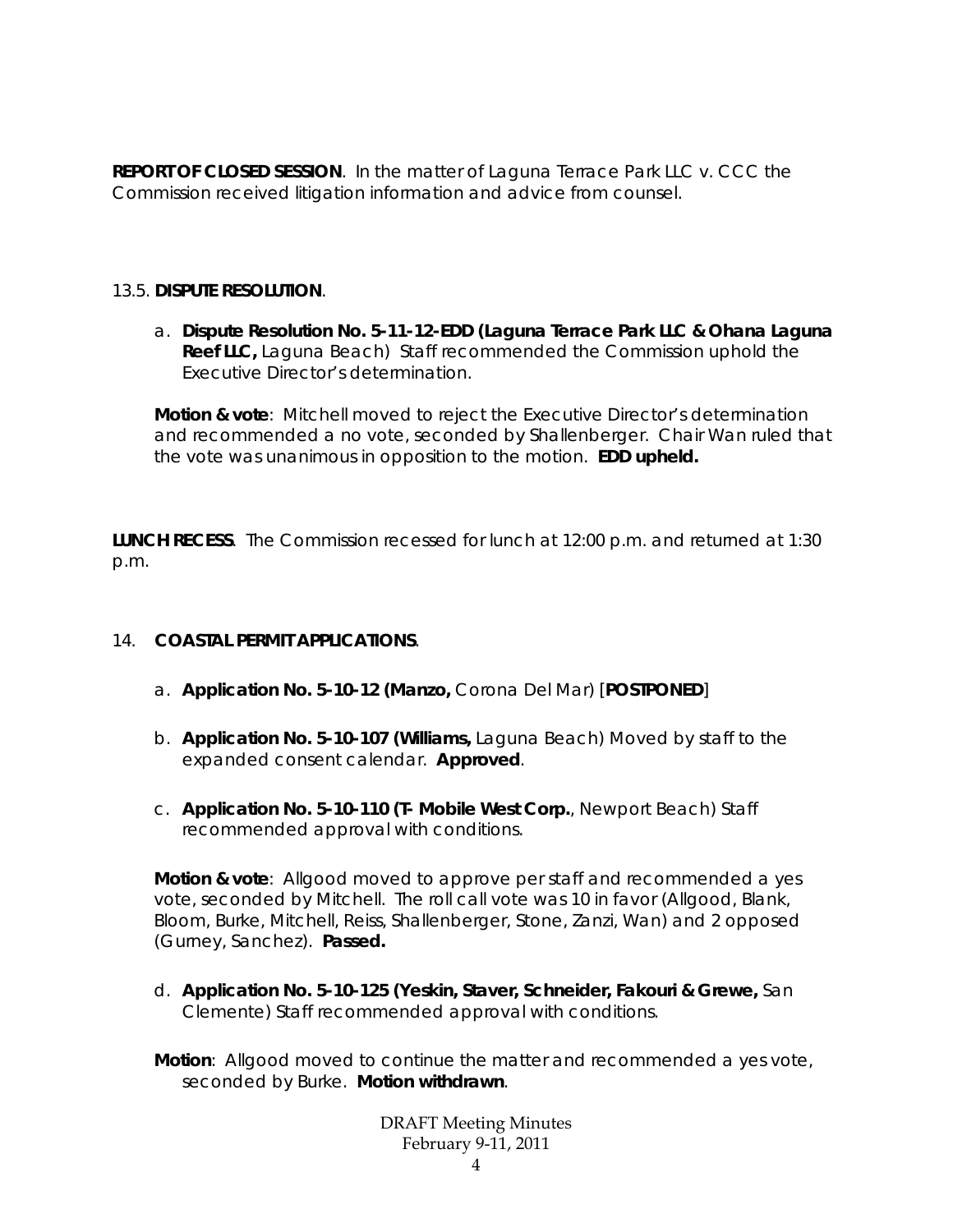**Motion:** Allgood moved to approve per staff, seconded by (inaudible) recommended a no vote. **Application withdrawn by applicant.** 

e. **Application No. 5-11-011 (Shea Homes,** Huntington Beach) Staff recommended approval with conditions.

**Motion & vote:** Bloom moved to approve with conditions per staff and recommended a yes vote, seconded by Burke. Chair Wan ruled that the vote was unanimous in favor of the motion. **Passed**.

# **STATEWIDE**

15. **APPROVAL OF MINUTES**. June 2010/January 2011

**Motion & vote**: Sanchez moved to approve the minutes and recommended a yes vote, seconded by Shallenberger. Chair Wan ruled that the vote was unanimous in favor of the motion. **Passed**.

- 16. **COMMISSIONERS' REPORTS**. None.
- 17. **CONSERVANCY REPORT**. Informational only.
- 18. **SANTA MONICA MOUNTAINS CONSERVANCY REPORT**. None.
- 19. **DEPUTY ATTORNEY GENERAL'S REPORT**. Informational only.
- 20. **EXECUTIVE DIRECTOR'S REPORT** including reports and possible Commission action on legislation and water quality.
	- a. **Public Education Grants.** Staff recommended approval of the proposed competitive grant awards from sales of the WHALE TAIL License Plate.

**Motion & vote**: Sanchez moved to approve and recommended a yes vote, seconded by Mitchell. Chair Wan ruled that the vote was unanimous in favor of the motion. **Passed**.

The Commission recessed for the day at 5:15 p.m.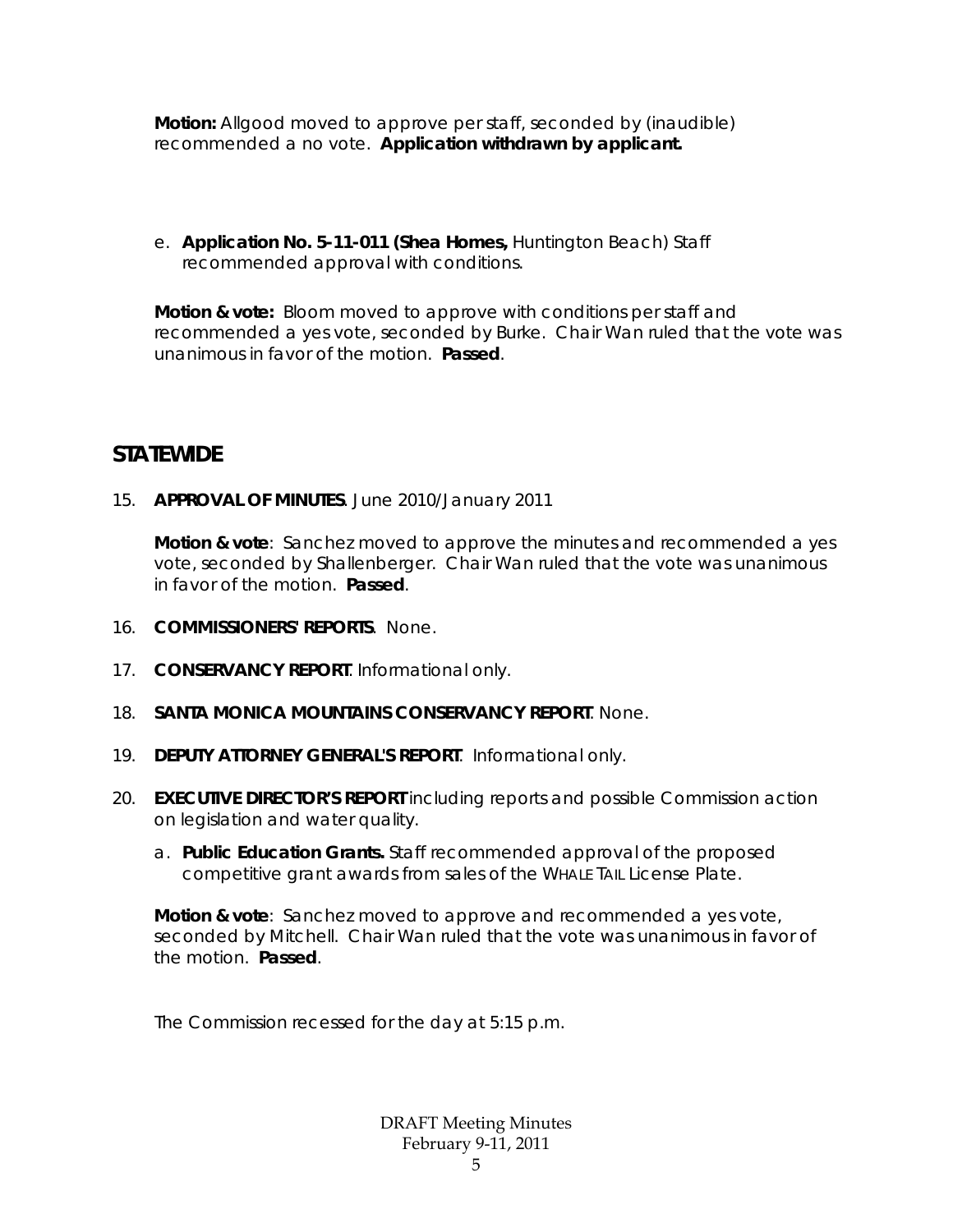### **THURSDAY, FEBRUARY 10, 2011 pages 6 to 10**

- 1. **CALL TO ORDER**. The meeting of the California Coastal Commission was called to order at  $9:03$  a.m.
- 2. **ROLL CALL**. Present: Chair Wan, Vice Chair Sanchez, Allgood, Blank, Bloom, Burke, Mirkarimi, Mitchell, Reiss, Shallenberger, Stone, Zanzi.
- 3. **GENERAL PUBLIC COMMENT**. Members of the public addressed the Commission on various issues affecting the coastal zone.

# **SAN DIEGO DISTRICT**

## 4. **ADMINISTRATIVE CALENDAR**.

a. **Application No. 6-10-96 (Galinson & Fantel**, Solana Beach) Staff recommended concurrence. There being no objection, Chair Wan ruled that the Commission concurred.

# **SOUTH CENTRAL COAST DISTRICT**

- 5. **DEPUTY DIRECTOR'S REPORT**. Deputy Director Ainsworth reported on permit waivers, emergency permits, immaterial amendments & extensions, LCP matters not requiring public hearings, and on comments from the public. Staff recommended the Commission concur. There being no objection, Chair Wan ruled concurrence.
- 6. **CONSENT CALENDAR (removed from Regular Calendar)**. Staff moved one item (**9a**) to the expanded consent calendar and recommended a yes vote.

**Motion & vote**: Sanchez moved to approve per staff and recommended a yes vote, seconded by Mirkarimi. Chair Wan ruled that the vote was unanimous in favor of the motion. **Passed**.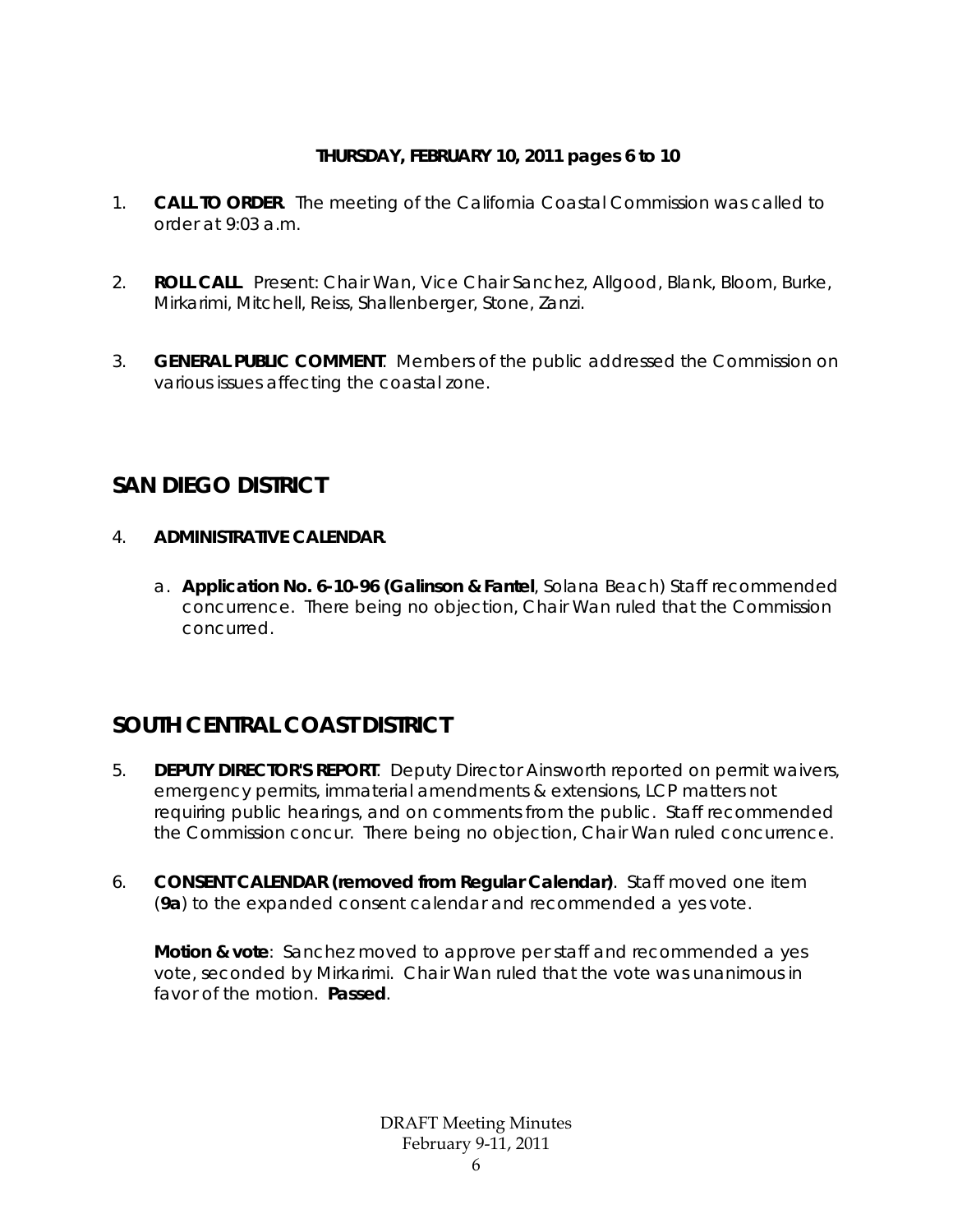## 7. **LOCAL COASTAL PROGRAMS (LCPs)**

a. **City of Santa Barbara LCP Amendment No. MAJ-3-09 (Veronica Meadows) Time Extension.** Staff recommended approval of the time extension.

**Motion & vote**: Reiss moved to grant the time extension and recommended a yes vote, seconded by Zanzi. Chair Wan ruled that the vote was unanimous in favor of the motion. **Passed**.

## 8. **COASTAL PERMIT APPLICATIONS**.

## **Items 8a through 8f were POSTPONED.**

- a. **Application No. 4-10-040 (Lunch Properties LLLP,** Los Angeles Co.) [**POSTPONED**]
- b. **Application No. 4-10-041 (Vera Properties LLLP,** Los Angeles Co.) [**POSTPONED**]
- c. **Application No. 4-10-042 (Mulryan Properties LLLP,** Los Angeles Co.) [**POSTPONED**]
- d. **Application No. 4-10-043 (Morleigh Properties LLLP,** Los Angeles Co.) [**POSTPONED**]
- e. **Application No. 4-10-044 (Ronan Properties LLLP,** Los Angeles Co.) [**POSTPONED**]
- f. **Application No. 4-10-045 (Mulryan Properties LLLP and Morleigh Properties LLLP,**  Los Angeles Co.) [**POSTPONED**]

### 9. **PERMIT AMENDMENTS**.

- a. **Application No. 4-02-220-A1 (Markham,** Los Angeles Co.) Moved by staff to the expanded consent calendar. **Approved with conditions**.
- 10. **REVOCATION**.
	- a. **Revocation Request No. R-4-06-163 (Malibu Valley Farms, Inc.,** Santa Monica Mountains, Los Angeles Co.) [**POSTPONED**]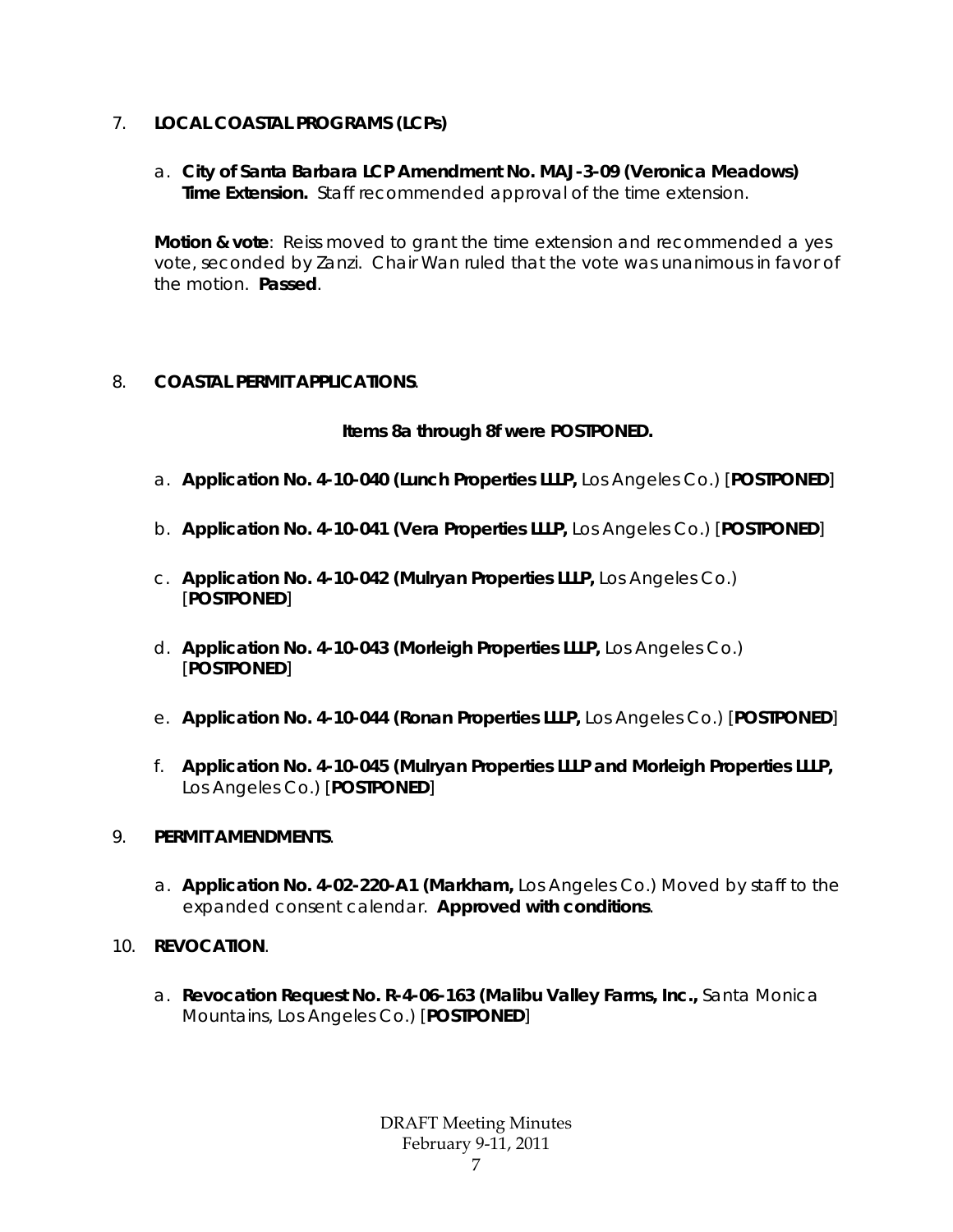# **ENFORCEMENT**

11. **ENFORCEMENT REPORT**. Chief of Enforcement Haage reported on the Statewide Enforcement Program.

### **[Note: 11.1, 11.2 and 11.3 share a single combined staff report]**

11.1. **Commission Consent Cease and Desist Order No. CCC-11-CD-01 (Soloway,** Malibu, Los Angeles Co.) Staff recommended approval of the Cease and Desist Order.

**Motion & vote**: Mirkarimi moved to issue the Cease and Desist Order per staff recommendation and recommended a yes vote, seconded by Allgood. Chair Wan ruled that the vote was unanimous in favor of the motion. **Passed**.

11.2. **Commission Consent Restoration Order No. CCC-11-RO-01 (Soloway,** Malibu, Los Angeles Co.) Staff recommended approval of the Restoration Order per staff recommendation and recommended a yes vote.

**Motion & vote**: Mirkarimi moved to issue the Restoration Order per staff recommendation and recommended a yes vote, seconded by Allgood. Chair Wan ruled that the vote was unanimous in favor of the motion. **Passed.** 

11.3. **Commission Consent Cease and Desist Order No. CCC-11-CD-02 (Davies,** Malibu, Los Angeles Co.) Staff recommended approval of the Cease and Desist Order.

**Motion & vote:** Mirkarimi moved to issue the Cease and Desist Order per staff recommendation and recommended a yes vote, seconded by Allgood. Chair Wan ruled that the vote was unanimous in favor of the motion. **Passed**.

# **SAN DIEGO DISTRICT**

12. **DEPUTY DIRECTOR'S REPORT**. Deputy Director Sarb reported on permit waivers, emergency permits, immaterial amendments & extensions, LCP matters not requiring public hearings, and on comments from the public. Staff recommended the Commission concur. There being no objection, Chair Wan ruled concurrence.

### 13. **CONSENT CALENDAR (removed from Regular Calendar)**. None.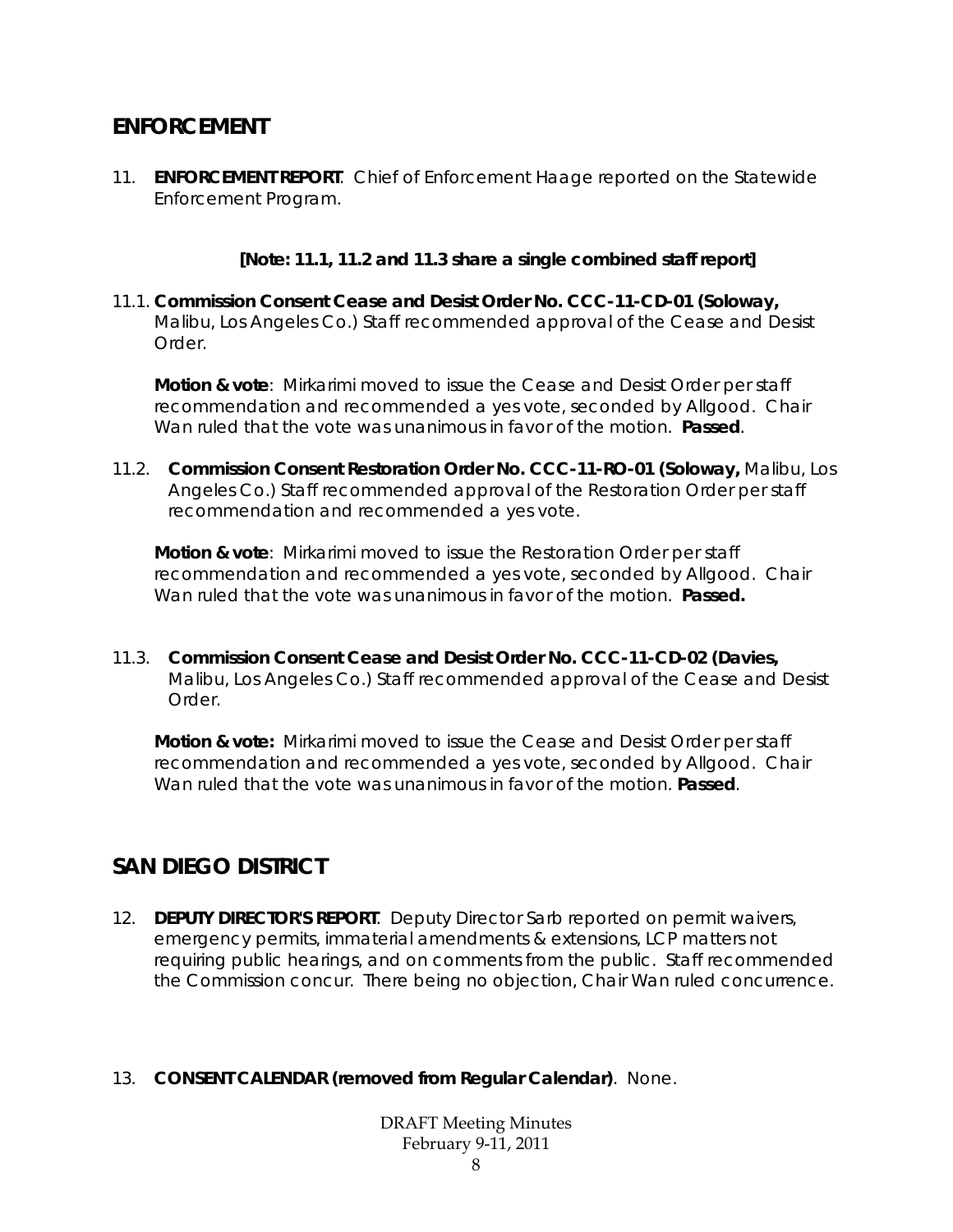### 14. **LOCAL COASTAL PROGRAMS (LCPs)**

a. **City of San Diego LCP Amendment No. 2-10 (Pt. Loma Townhomes Resubmittal).**  Staff recommended denial as submitted and approval with suggested modification.

**Motion & vote**: Sanchez moved to certify the Land Use Plan as submitted and recommended a no vote, seconded by Bloom. Chair Wan ruled that the vote was unanimous in opposition to the motion. **Certification denied**.

**Motion & vote**: Bloom moved to certify the Land Use Plan if modified as suggested by staff and recommended a yes vote, seconded by Shallenberger. The roll call vote was 8 in favor ( Allgood, Blank, Bloom, Mirkarimi, Mitchell, Reiss, Shallenberger, Stone) and 4 opposed (Burke, Sanchez, Zanzi, Wan). **Approved with modifications**.

**LUNCH RECESS**. The Commission recessed for lunch at 1:40 and returned at 3:00 p.m.

**Report of Closed Session**. In the matter of Yandow v. California Coastal Commission, the Commission received litigation information and advice.

### 15. **NEW APPEALS**.

a. **Appeal No. A-6-ENC-09-50 (Westbridge Financial**, Encinitas) Staff recommended that the Commission determine **substantial issue exists**. There being no objection, Chair Wan ruled that the Commission **found substantial issue** and opened the hearing on the merits of the project.

**Motion & vote**: Sanchez moved to approve and recommended a no vote, seconded by Stone. Chair Wan ruled that the vote was unanimous in opposition to the motion. **Denied.**

### 16. **COASTAL PERMIT APPLICATIONS**.

a. **Application No. 6-10-41 (UCSD**, San Diego)[**POSTPONED**]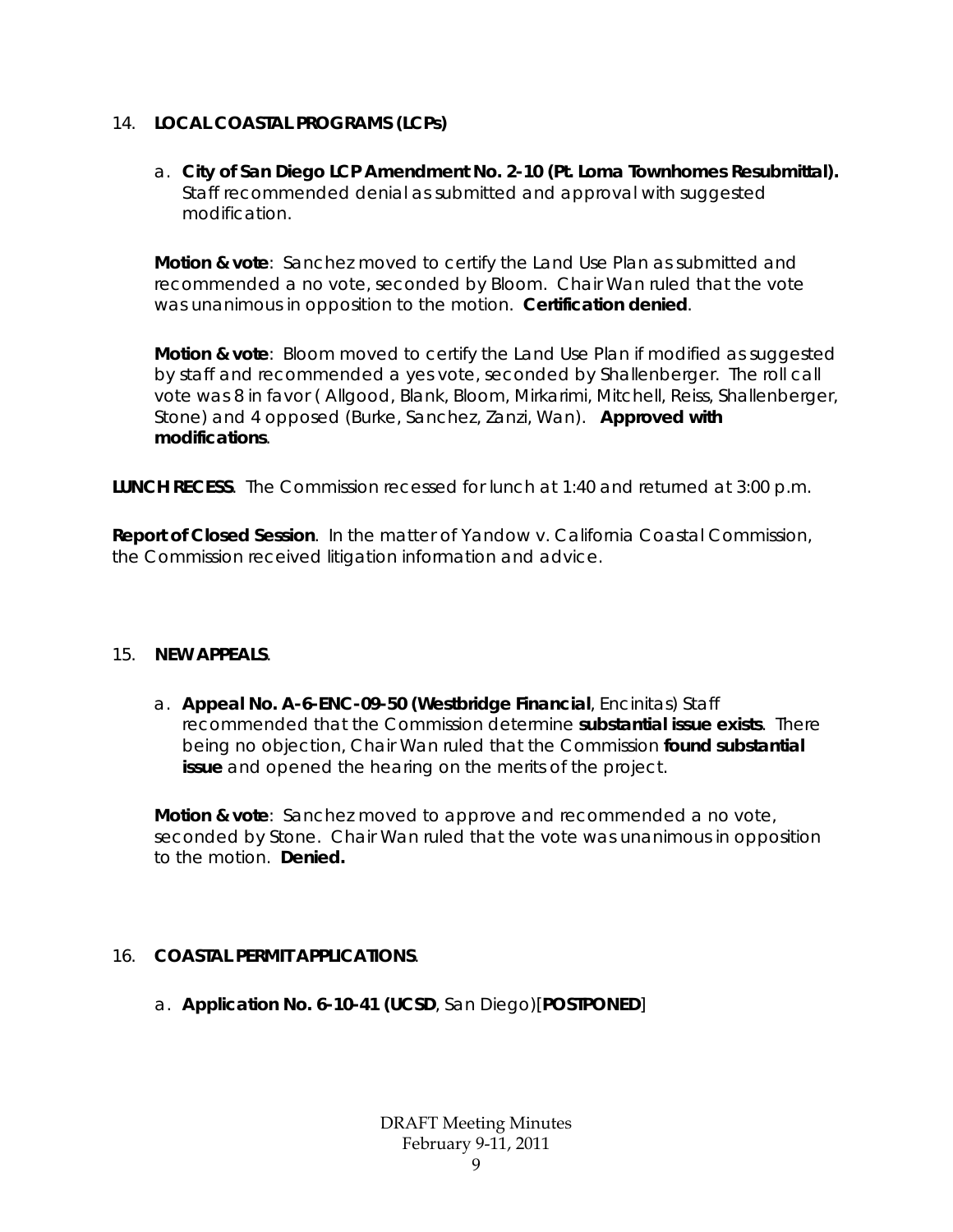#### 17. **PERMIT AMENDMENTS**.

### **[Note: 17a and 17b share a single combined staff report]**

- a. **Permit No. F6760-A6 (Kretowicz**, San Diego) **POSTPONED**
- b. **Permit No. A-133-79-A5 (Kretowicz**, San Diego) **POSTPONED**

The Commission recessed for the day at 4:35 p.m.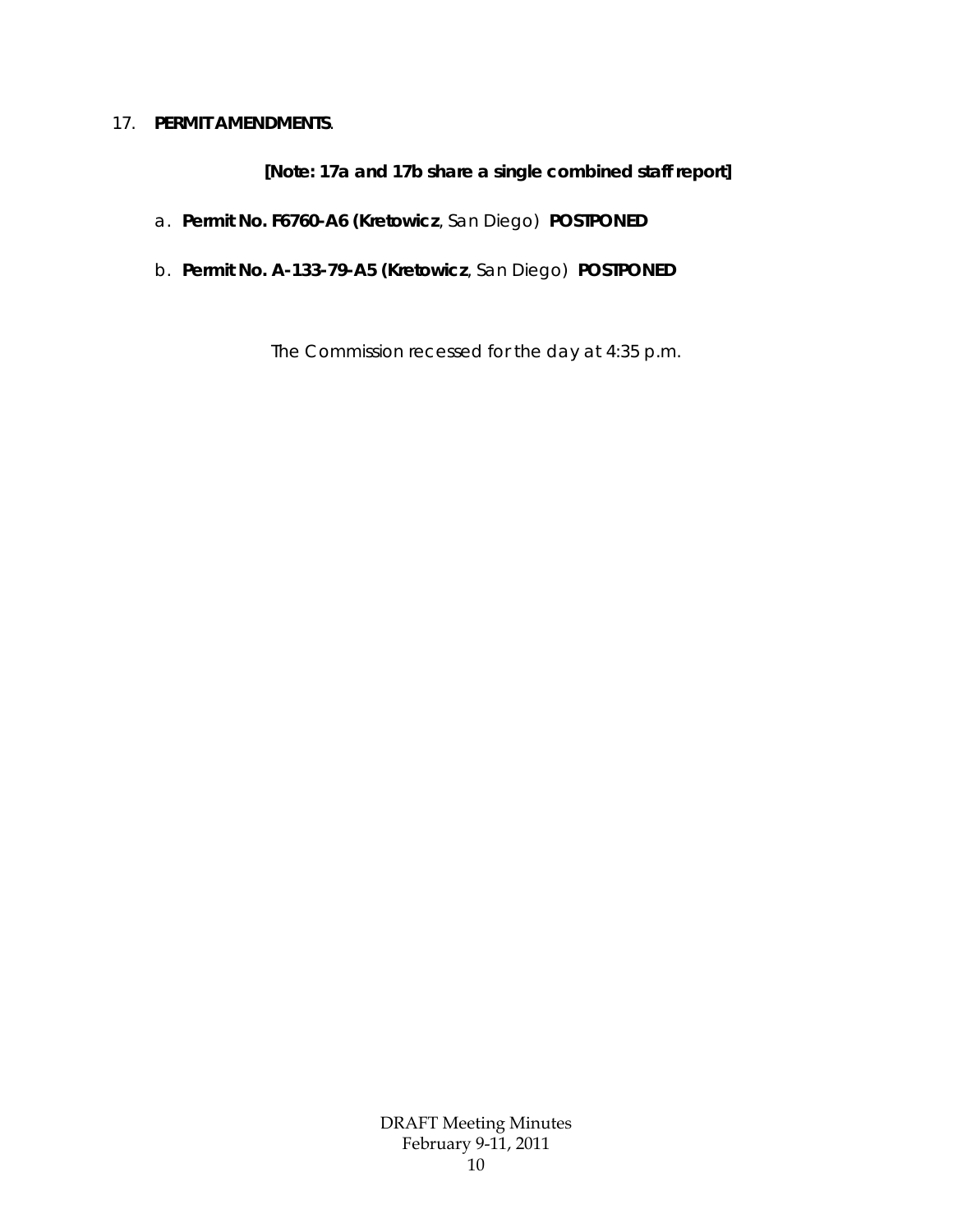### **FRIDAY, FEBRUARY 11, 2011 pages 11 to 15**

- 1. **CALL TO ORDER**. The meeting of the California Coastal Commission was called to order at 9:00 a.m. by Vice Chair Sanchez.
- 2. **ROLL CALL**. Present: Vice Chair Sanchez, Allgood, Blank, Mirkarimi, Shallenberger, Stone, Zanzi. Mitchell and Reiss arrived at 9:08 a.m.; Bloom arrived at 9:10 a.m. Absent: Chair Wan, Burke.
- 3. **GENERAL PUBLIC COMMENT**. Members of the public addressed the Commission on various issues affecting the coastal zone.

# **NORTH CENTRAL COAST DISTRICT**

- 4. **DEPUTY DIRECTOR'S REPORT**. Senior Deputy Director Lester reported on permit waivers, emergency permits, immaterial amendments & extensions, LCP matters not requiring a public hearing and on comments from the public. Staff recommended the Commission concur. There being no objection Vice Chair Sanchez ruled concurrence.
- 5. **CONSENT CALENDAR (removed from Regular Calendar)**. None.

[Items 6a, 7a & 7b were heard as one single item]

### 6. **DISPUTE RESOLUTION**.

a. **2-11-4-EDD (Mahon,** San Mateo Co.) Staff recommended that the Commission determine that the approved development requires a Coastal Development Permit and is Appealable to the California Coastal Commission.

**Motion & vote:** Mirkarimi moved to reject the Executive Director's Determination and recommended a no vote, seconded by Shallenberger. Vice Chair Sanchez ruled that the vote was unanimous in opposition to the motion. **EDD Upheld**.

### 7. **NEW APPEALS**.

- a. **Appeal No. A-2-SMC-11-1 (Mahon,** San Mateo Co.) **Substantial Issue found.**
- b. **Appeal No. A-2-SMC-11-3 (Mahon,** San Mateo Co.) **Substantial Issue found.**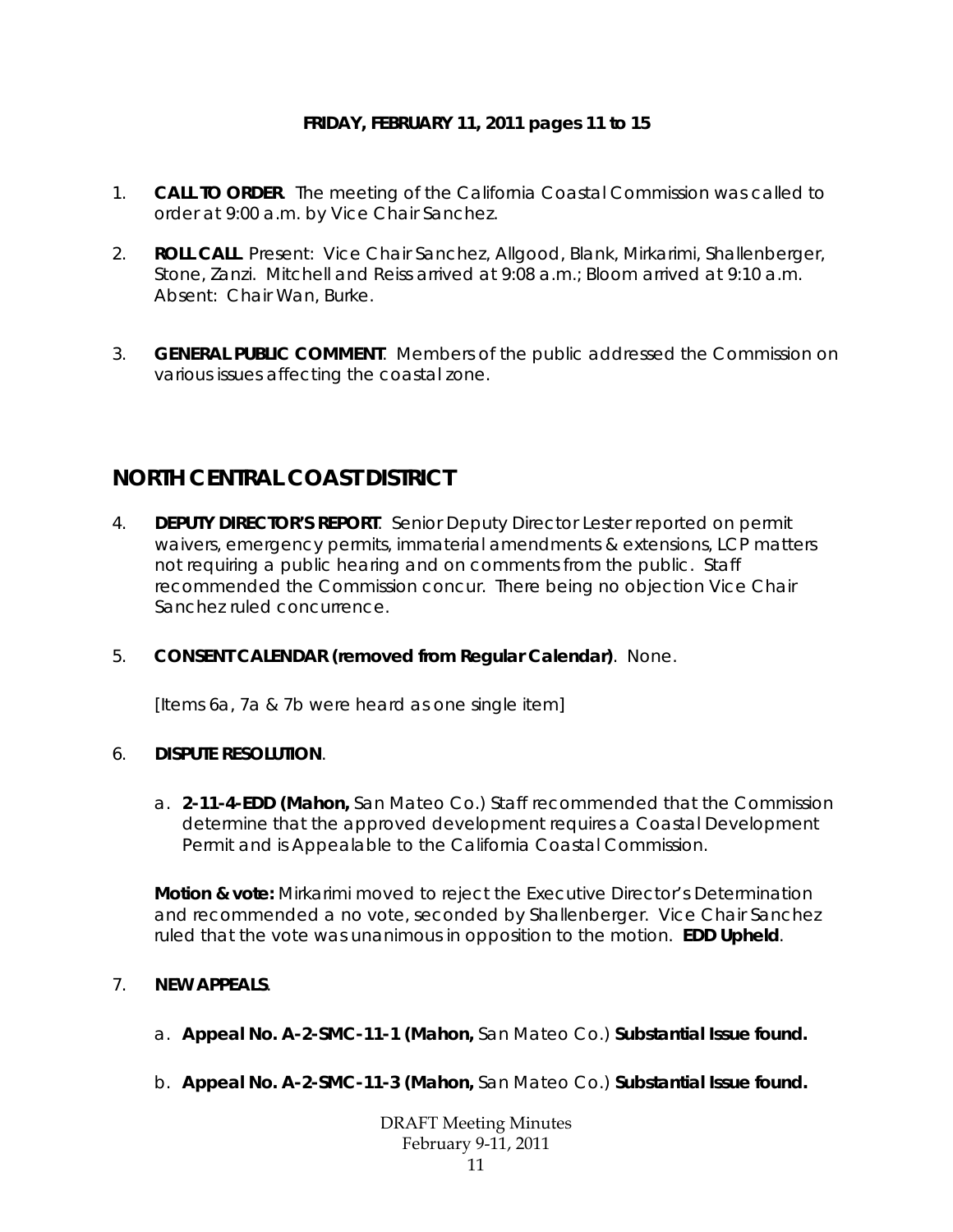Staff recommended that the Commission determine **substantial issue exists** with respect to **Appeal Nos. A-2-SMC-11-1** and **A-2-SMC-11-3**. There being no objection, Vice Chair Sanchez ruled that the Commission **found substantial issue** with respect to both appeals.

**Motion & Vote**: Mirkarimi moved to approve the Claim of Exemption Nos. A-2- SMC-11-1 and A-2-SMC-11-3 and recommended a no vote, seconded by Shallenberger. Vice Chair Sanchez ruled the vote was unanimous in opposition to the motion. **Claims denied**.

## 8. **COASTAL PERMIT APPLICATIONS**.

a. **Application No. 2-09-13 (Tomales Farm & Dairy LLC,** Marin Co.) [**POSTPONED**]

# **CENTRAL COAST DISTRICT**

- 9. **DEPUTY DIRECTOR'S REPORT**. Senior Deputy Director Lester reported on permit waivers, emergency permits, immaterial amendments & extensions, LCP matters not requiring a public hearing and on comments from the public. Staff recommended the Commission concur. There being no objection Vice Chair Sanchez ruled concurrence.
- 10. **CONSENT CALENDAR (removed from Regular Calendar)**. Staff moved one item (**12a**) to the expanded consent calendar and recommended approval with conditions.

**Motion & vote**: Mitchell moved to approve and recommended a yes vote, seconded by Shallenberger. Vice Chair Sanchez ruled that the vote was unanimous in favor of the motion. **Passed**.

## 11. **LOCAL COASTAL PROGRAMS (LCPs)**

a. **City of Capitola LCP Amendment No. CAP-1-10 Part 2 (Affordable Housing Overlay).** Staff recommended the Commission approve the Land Use Plan and the Implementation Plan as submitted.

**Motion & vote**: Shallenberger moved to certify the Land Use Plan as submitted and recommended a yes vote, seconded by Allgood. Vice Chair Sanchez ruled that the vote was unanimous in favor of the motion. **Approved as submitted**.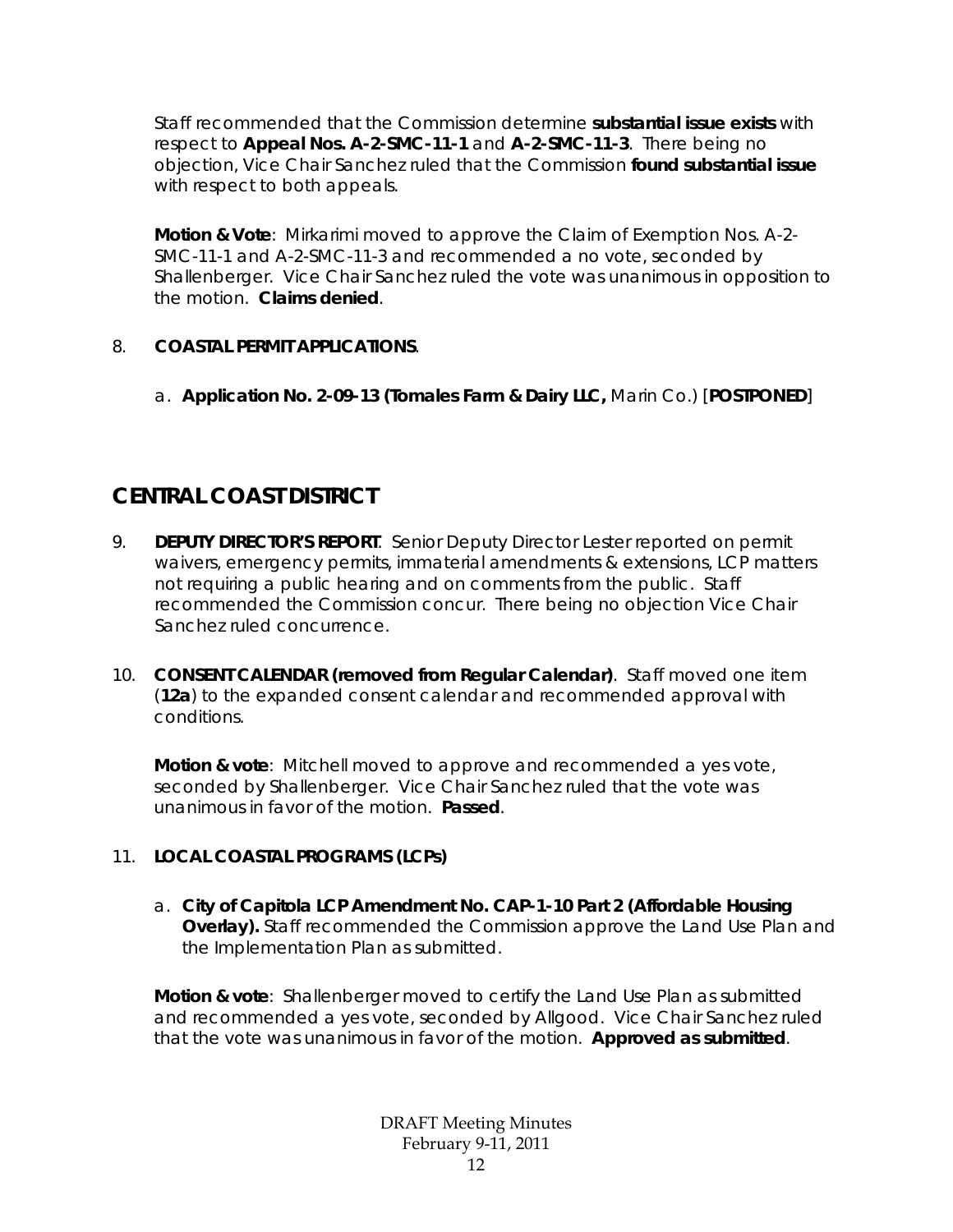**Motion & vote:** Shallenberger moved to reject the Implementation Plan as submitted and recommended a no vote, seconded by Allgood. Vice Chair Sanchez ruled that the vote was unanimous in opposition to the motion. **Approved as submitted.**

b. **City of Capitola LCP Amendment No. CAP-1-10 Part 3 (Mixed Uses).** Staff recommended approval of the Implementation Plan as submitted.

**Motion & vote**: Stone moved to reject the Implementation Plan as submitted and recommended a no vote, seconded by Mirkarimi. Vice Chair Sanchez ruled that the vote was unanimous in opposition to the motion. **Approved as submitted**.

c. **Santa Cruz County LCP Amendment Nos. SCO-2-10 Part 1 (Hoop Houses), Part 2 (Emergency Homeless Shelters), Part 3 (Public Agency Second Units), and Part 4 (Demolition Exclusion). Time Extension.** Staff recommended approval of the time extension.

**Motion & vote**: Stone moved to grant the time extension and recommended a yes vote, seconded by Mirkarimi. Vice Chair Sanchez ruled that the vote was unanimous in favor of the motion. **Passed**.

### 12. **COASTAL PERMIT APPLICATIONS**.

a. **Application No. 3-10-040 (City of Monterey Harbor District**) Moved by staff to the expanded consent calendar. **Approved with conditions**.

### 13. **PUBLIC WORKS PLAN.**

a. **Public Works Plan No. 8-09 (Soquel Union Elementary School District,** Capitola) **Time Extension.** Staff recommended approval of the time extension.

**Motion & vote**: Stone moved grant the time extension and recommended a yes vote, seconded by Mirkarimi. Vice Chair Sanchez ruled that the vote was unanimous in favor of the motion. **Passed**.

# **NORTH COAST DISTRICT**

14. **DEPUTY DIRECTOR'S REPORT**. There were no waivers permit waivers, emergency permits, immaterial amendments & extensions, LCP matters to report.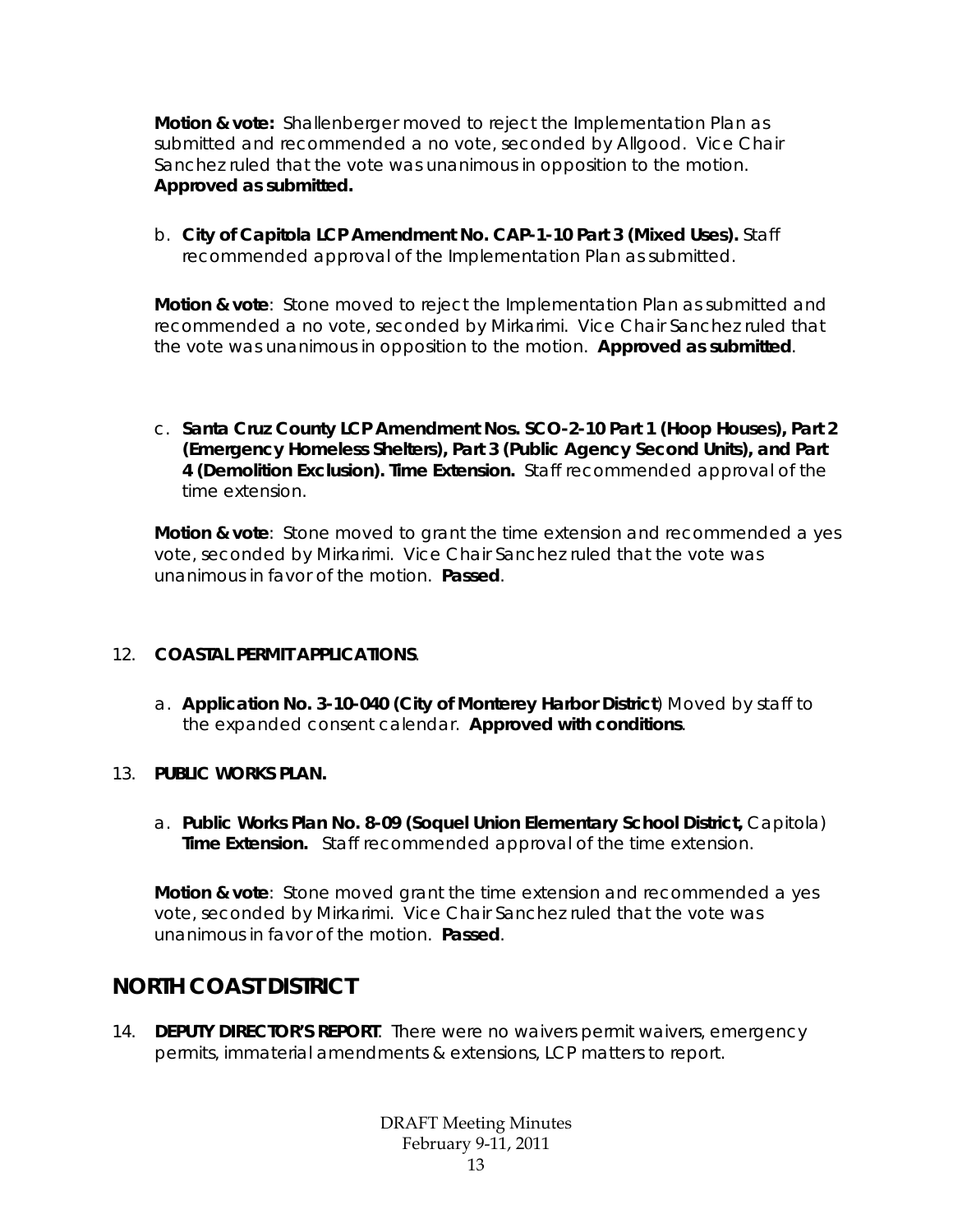### 15. **CONSENT CALENDAR (removed from Regular Calendar)**. None.

### 16. **NEW APPEALS**.

a. **Appeal No. A-1-MEN-11-001 (Bradley,** Mendocino Co.) Staff recommended that the Commission determine that a **substantial issue exists**. There being no objection, Vice Chair Sanchez ruled that the Commission **found substantial issue** and **continued** the matter to a future hearing. **Substantial Issue Found. Continued.**

### 17. **COASTAL PERMIT APPLICATIONS**.

a. **Application No. 1-10-35 (Crescent City Harbor District,** Del Norte Co.) Staff recommended approval with conditions.

**Motion & vote**: Zanzi moved to approve per staff recommendation and recommended a yes vote, seconded by Reiss. Vice Chair Sanchez ruled that the vote was unanimous in favor of the motion. **Passed**.

# **SAN DIEGO DISTRICT**

18. **CONSENT CALENDAR (removed from Regular Calendar)**. Staff moved one item (19a) to the expanded consent calendar and recommended approval with conditions.

**Motion & vote**: Shallenberger moved to approve and recommended a yes vote, seconded by Allgood. Vice Chair Sanchez ruled that the vote was unanimous in favor of the motion. **Passed**.

### 19. **COASTAL PERMIT APPLICATIONS**.

a. **Application No. 6-10-85 (SeaWorld**, San Diego) Moved by staff to the expanded consent calendar. **Approved with conditions**.